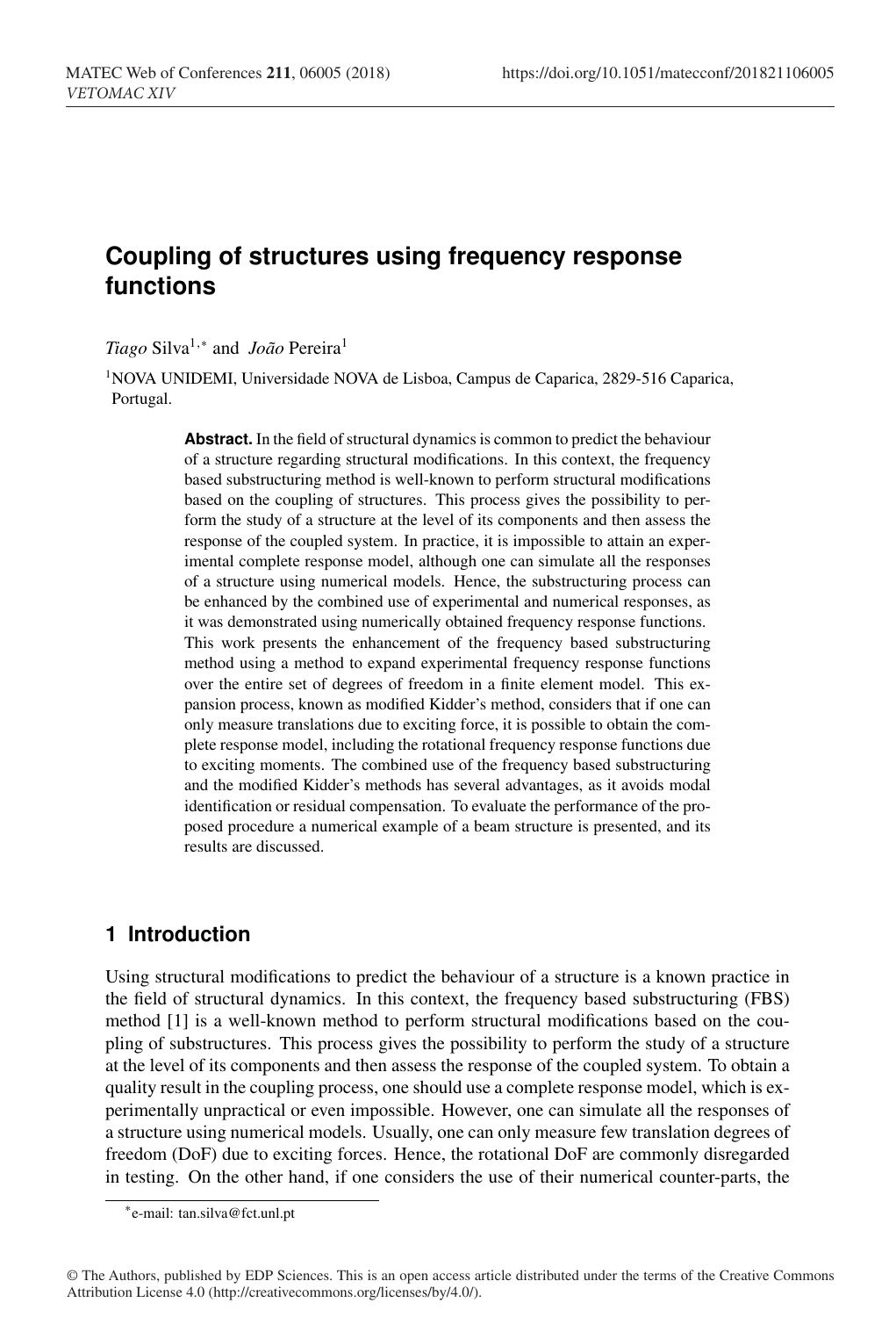substructuring process can be enhanced, as it was demonstrated using numerically obtained frequency response functions (FRF). An approach to tackle this problem was proposed by Drozg et al. [2].

This paper presents the enhancement of the FBS method using the modified Kidder's method [3] to expand a set of experimental FRFs over the entire set of DoFs in a finite element model. This expansion process may consider that one can only acquire responses at translational DoFs due to exciting force, and it enables to attain the complete response model, including the rotational FRFs due to exciting moments. The combined use of the FBS method and the modified Kidder's one has several advantages, as it avoids modal identification or residual compensation. To evaluate the performance of the proposed procedure a numerical example is presented, and its results are discussed. A beam structure is divided in two substructures and then used to simulate the pseudo-experimental FRFs of the complete structure and of its substructures. Note that only translational FRFs due to forces are considered to be available.

#### **2 Frequency based substructuring**

Considering a structure C, composed by two substructures A and B and considering the sets of DoFs given in Figure 1, it is possible write the complete receptance matrix of the structure C as,

$$
\mathbf{H}^{\mathbf{C}}(\omega) = \mathbf{H}^{\mathbf{C}} = \begin{bmatrix} \mathbf{H}_{ii} & \mathbf{H}_{ij} & \mathbf{H}_{ik} \\ \mathbf{H}_{ji} & \mathbf{H}_{jj} & \mathbf{H}_{jk} \\ \mathbf{H}_{ki} & \mathbf{H}_{kj} & \mathbf{H}_{kk} \end{bmatrix}
$$
(1)

The frequency dependence will be omitted for sake of simplicity. Note that DoFs *i* are the ones in the domain of A and *k* in B. The DoFs *j* denote DoFs shared by A and B in their interface. Hence, one has the receptance matrices of the substructures A and B given by,

$$
\mathbf{H}^{\mathbf{A}} = \begin{bmatrix} \mathbf{H}_{ii}^{\mathbf{A}} & \mathbf{H}_{ij}^{\mathbf{A}} \\ \mathbf{H}_{ji}^{\mathbf{A}} & \mathbf{H}_{jj}^{\mathbf{A}} \end{bmatrix} \quad \text{and} \quad \mathbf{H}^{\mathbf{B}} = \begin{bmatrix} \mathbf{H}_{kk}^{\mathbf{B}} & \mathbf{H}_{kj}^{\mathbf{B}} \\ \mathbf{H}_{jk}^{\mathbf{B}} & \mathbf{H}_{jj}^{\mathbf{B}} \end{bmatrix} \tag{2}
$$

regarding that, in the interface DoFs *j*, both the force equilibrium and the compatibility of displacements must be fulfilled, one has,

$$
f_j^A + f_j^B = f_j^C
$$
 and  $x_j^A = x_j^B = x_j^C$  (3)

Therefore, eq. (1) can be recast, accordingly to the developed in [1], as,



Figure 1: Schematic representation of a structure C, decoupled into two substructures A and B, with different sets of DoFs identified.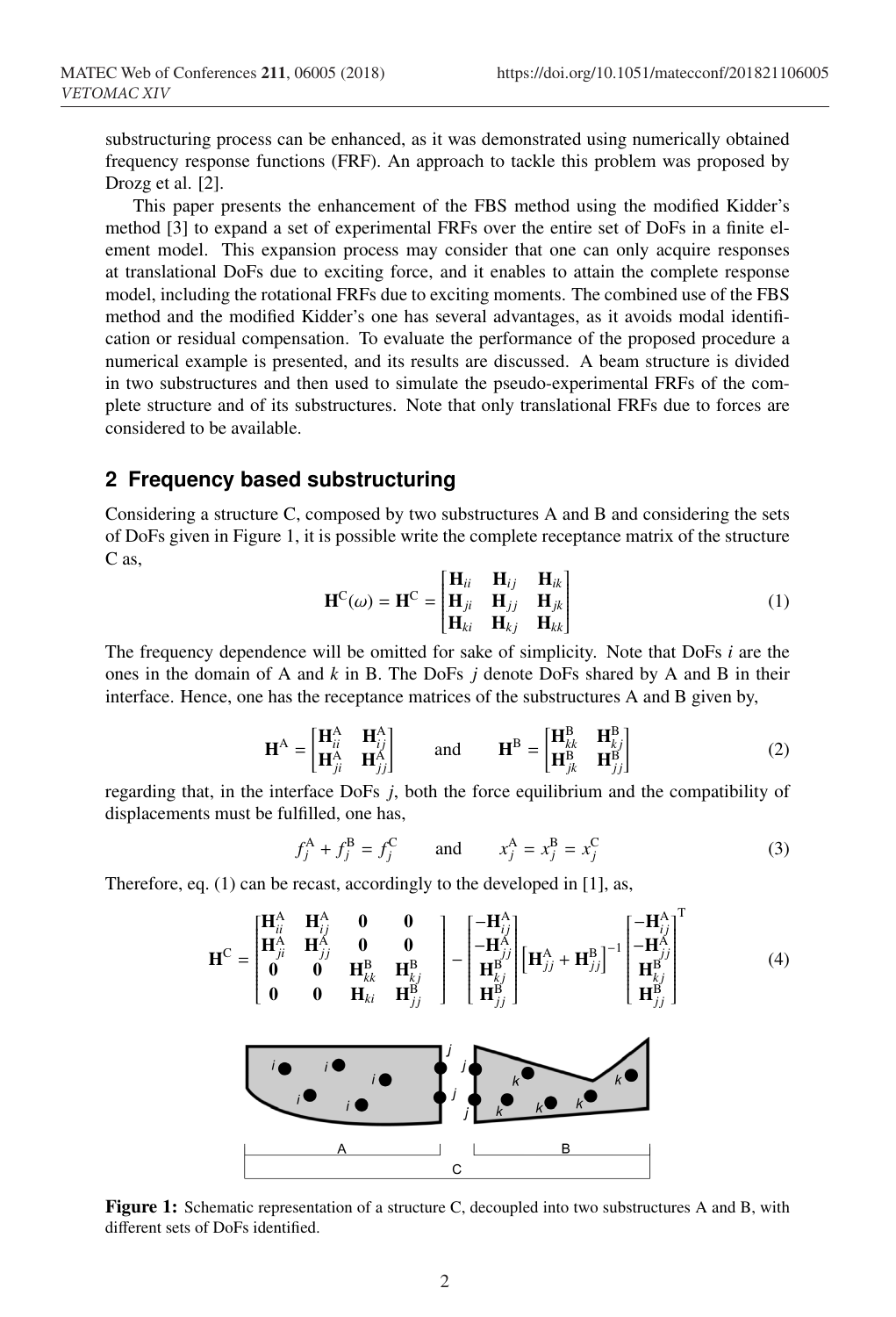From eq. (4), it can be seen that the receptance matrix of the complete structure C can be obtained from the knowledge of the receptance matrices of both substructures A and B. However, in practice, it is almost impossible to acquire data that allows to built those matrices completely, mainly due to difficulties with the excitation with pure moments or the ability to measure some DoFs, namely the rotational ones. Hence, one should consider an expansion technique suitable to expand a set of experimental FRFs over the receptance matrix elements that were not acquired. The use of the modified Kidder's method [3] is here discussed.

### **3 Modified Kidder's method**

A modified version of the Kidder's method, applied in the frequency domain, is here considered to provide an expansion technique suitable to use experimental FRFs as they are collected.

The modified Kidder's method is derived from the partitioned dynamic equilibrium equation written as,

$$
\left(\begin{bmatrix} \mathbf{K}_{pp} & \mathbf{K}_{ps} \\ \mathbf{K}_{sp} & \mathbf{K}_{ss} \end{bmatrix} - \omega^2 \begin{bmatrix} \mathbf{M}_{pp} & \mathbf{M}_{ps} \\ \mathbf{M}_{sp} & \mathbf{M}_{ss} \end{bmatrix} \right) \left\{ \begin{bmatrix} \boldsymbol{H}_{pq}(\omega) \\ \boldsymbol{H}_{sq}(\omega) \end{bmatrix} = \begin{Bmatrix} \boldsymbol{I}_q \\ \boldsymbol{0} \end{Bmatrix} \right\}
$$
(5)

where the primary *p* and secondary *s* coordinates correspond to the measured and unmeasured DoFs, respectively, and *I<sup>q</sup>* is a boolean vector mapping a given force location *q*.

From eq. (5) it can be shown that a FRF vector expanded for the unmeasured DoFs is given by,

$$
\boldsymbol{H}_{sj}(\omega) = -(\mathbf{K}_{ss} - \omega^2 \mathbf{M}_{ss})^{-1} (\mathbf{K}_{sp} - \omega^2 \mathbf{M}_{sp}) \boldsymbol{H}_{pj}(\omega)
$$
(6)

The expansion process is here achieved spectral line by spectral line for a given experimental frequency range, for each acquired FRF vector  $H_{pj}(\omega)$ .

In order to attain a complete FRF matrix from a set of measured FRFs, a two steps expansion strategy must be addressed. As given by Avitabile and O'Callahan [4] and adapted with the modified Kidder's method by Silva and Maia [3]. The expansion strategy relies on a careful definition of all the system DoFs, considering the specificities related to the response and excitation coordinates in the response model. Note that in a spatial model one has only primary and secondary coordinates, while in a response model the primary and secondary response coordinates have their dual in the excitation coordinate set. Therefore, consider a complete receptance matrix **H** partitioned wrt translational  $t$  and rotational  $\theta$  response DoFs and DoFs where force  $f$  and moment  $\tau$  excitations can be applied as,

$$
\mathbf{H} = \begin{bmatrix} \mathbf{H}_{tf} & \mathbf{H}_{tr} \\ \mathbf{H}_{\theta f} & \mathbf{H}_{\theta \tau} \end{bmatrix}
$$
 (7)

where  $t \equiv f$  and  $\theta \equiv \tau$ . Usually in practice, one can only measure a subset of t and excite part of *f*, and often these subsets are not equal. Note that the possibility of measuring rotational DoFs or applying pure moments is here completely rejected, although they can be included. Hence, one must recast eq. (7) as,

$$
\mathbf{H} = \begin{bmatrix} \mathbf{H}_{AA} & \mathbf{H}_{AE} & \mathbf{H}_{AU_f} & \mathbf{H}_{A\tau} \\ \mathbf{H}_{BA} & \mathbf{H}_{BE} & \mathbf{H}_{BU_f} & \mathbf{H}_{Br} \\ \mathbf{H}_{U_t A} & \mathbf{H}_{U_t E} & \mathbf{H}_{U_t U_f} & \mathbf{H}_{U_t \tau} \\ \mathbf{H}_{\theta A} & \mathbf{H}_{\theta E} & \mathbf{H}_{\theta U_f} & \mathbf{H}_{\theta \tau} \end{bmatrix}
$$
(8)

where the subsets of *t* and *f* type DoFs present in the FRF matrix can be organized by their nature, using the subscripts: *A* for measured/forced DoFs, *B* for measured/unforced DoFs,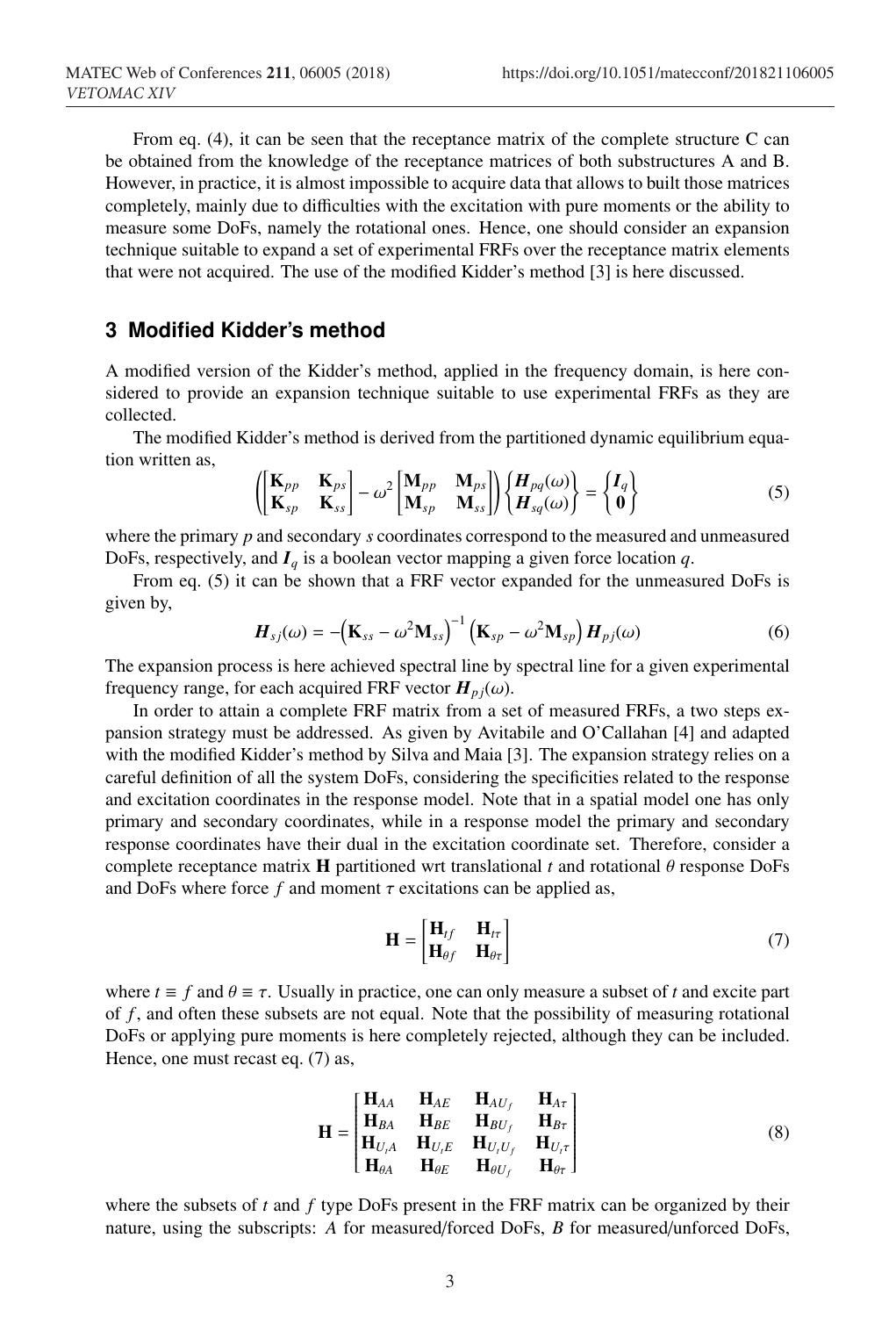

Figure 2: Illustration of the considered types of DoFs: *A* measured/forced DoFs, *B* measured/unforced DoFs, *E* unmeasured/forced DoFs, *U* unmeasured/unforced DoFs.

*E* for unmeasured/forced DoFs,  $U_t$  for unmeasured DoFs, and  $U_f$  for unforced DoFs (see Figure 2). However, to ensure symmetry, one can map the unmeasured/forced DoFs *E* onto the set of unmeasured DoFs  $U_t$ , reorganize **H** and recast eq. (8) as,

$$
\mathbf{H} = \begin{bmatrix} \mathbf{H}_{AA} & \mathbf{H}_{AE} & \mathbf{H}_{AU_f} & \mathbf{H}_{A\tau} \\ \mathbf{H}_{BA} & \mathbf{H}_{BE} & \mathbf{H}_{BU_f} & \mathbf{H}_{B\tau} \\ \mathbf{H}_{EA} & \mathbf{H}_{EE} & \mathbf{H}_{EU_f} & \mathbf{H}_{E\tau} \\ \mathbf{H}_{U_{iA}} & \mathbf{H}_{U_{iE}} & \mathbf{H}_{U_{i}U_f} & \mathbf{H}_{U_{i}\tau} \\ \mathbf{H}_{\theta A} & \mathbf{H}_{\theta E} & \mathbf{H}_{\theta U_f} & \mathbf{H}_{\theta\tau} \end{bmatrix} = \begin{bmatrix} \mathbf{H}_{AA} & \mathbf{H}_{AE} & \mathbf{H}_{AU_f} & \mathbf{H}_{A\tau} \\ \mathbf{H}_{EA} & \mathbf{H}_{EE} & \mathbf{H}_{EU_f} & \mathbf{H}_{E\tau} \\ \mathbf{H}_{U_fA} & \mathbf{H}_{U_fE} & \mathbf{H}_{U_fU_f} & \mathbf{H}_{U_f\tau} \\ \mathbf{H}_{\theta A} & \mathbf{H}_{\theta E} & \mathbf{H}_{\theta U_f} & \mathbf{H}_{\theta\tau} \end{bmatrix}
$$
(9)

Regarding the expansion of measured FRFs using the modified Kidder's method, it is possible to expand a set of measured FRFs avoiding the need of modal identification. Moreover, in terms of spectral incompleteness, the method is only limited by the acquired spectral lines and not by the number of identified modes, which eliminates residuals computation, and therefore their expansion.

Recalling eq. (8), in order to expand the measured FRFs over the entire set of model DoFs, one considers the expansion scheme here illustrated, using one of the relation given by eq. (6) and following the steps:

- expand the measured FRFs (the ones related to DoFs A, B and E) to obtain the FRFs at the unmeasured coordinates due to the applied excitation set, using the modified Kidder's method implementation;
- knowing all the FRFs at the set of forced DoFs, reorganize H as in eq. (9) and transpose the submatrices  $H_{\bullet A}$  and  $H_{\bullet E}$  to obtain  $H_{A\bullet}$  and  $H_{E\bullet}$ ;
- expand the transposed set of FRFs to obtain the remaining unknown part of  $H_{\bullet U_f}$  and  $H_{\bullet \tau}$ .

### **4 Numerical application: results and discussion**

As a numerical application, one has used a beam (structure C) modelled by the finite element (FE) method, considering 49 2D beam elements with 2 DoFs per node (odd DoFs - translations; even DoFs - rotations). The beam (structure C) is 860 mm long with a rectangular cross-section with 16x10 mm, its modulus of elasticity is 210 GPa and density  $7680 \text{kg/m}^3$ . The substructures A and B are obtained by dividing C into its first 30 FE and the remaining 19, respectively. So, the node 31 is shared by both substructures.

To verify the results, Figure 3 shows FRFs of the complete structure obtained by the FE method and by the coupling of A and B using the FBS. Note that the match between FRFs is perfect as one considered the ability to know the entire receptance matrices of both substructures. Thus, the solution of the coupling problem is exact.

As expected, if one can acquire the complete FRF matrices for both substructures the coupling problem is easily tackled, even for rotational FRF due to an exciting moment  $H_{20,40}^C$ . This kind of FRF is available in the FE model but it is not the case in common experimental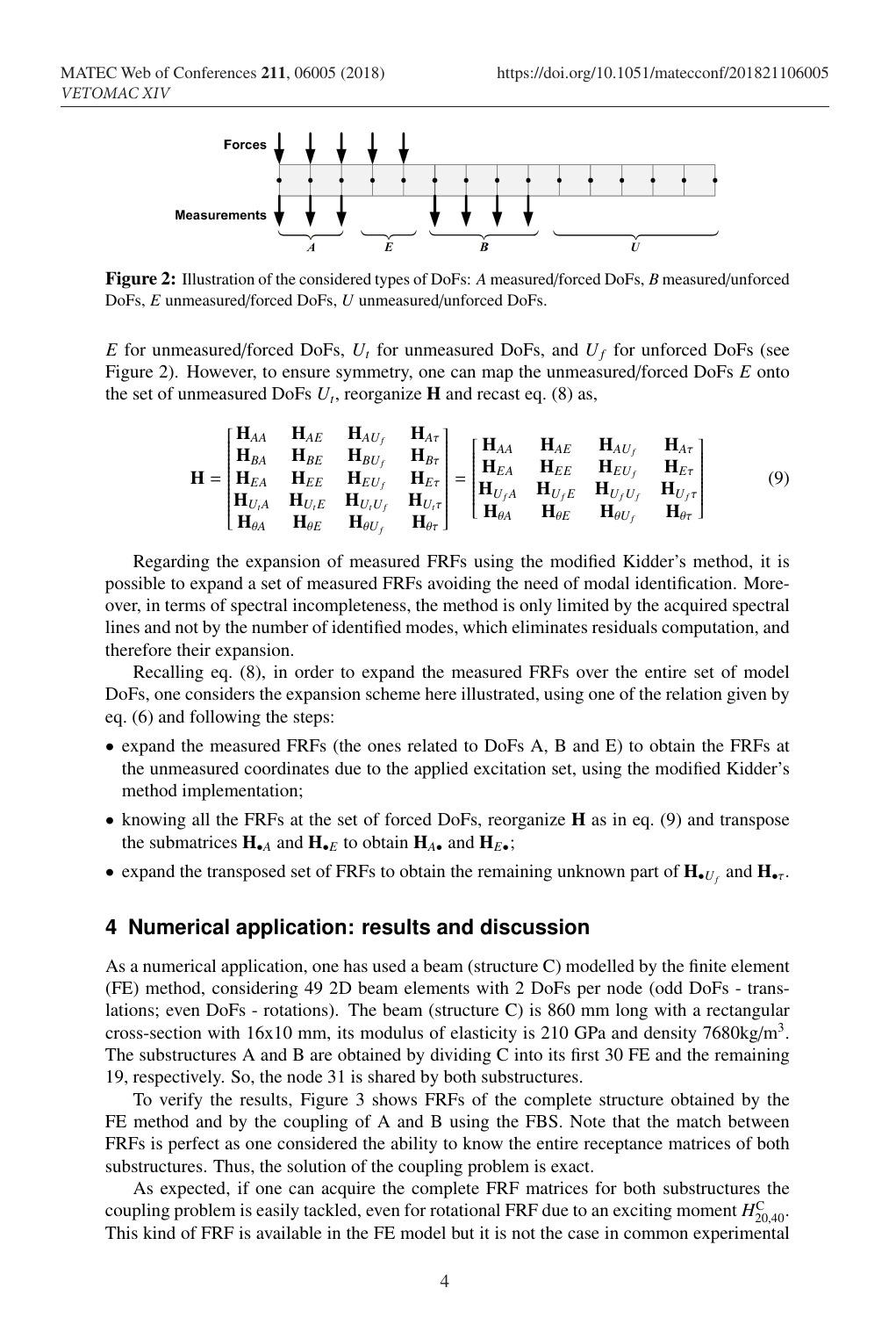

Figure 3: Comparison of FRFs computed by the FBS method and the FE method, considering that the complete receptance matrices of both substructures A and B are available for the FBS method.

tests. Hence, the results in Figure 4 were obtained by the FBS, considering that only few translational due to exciting force FRFs are available from both substructures (A and B). So, the data used as acquired data is limited to the following sets of DoFs for the expansion process:

**Substructure A:**  $A^A = [3 \ 9 \ 13 \ 19 \ 23 \ 27 \ 33 \ 39 \ 43 \ 51 \ 57 \ 61];$   $B^A = E^A = \emptyset$ 

**Substructure B:**  $A^B = [63 69 73 79 83 87 95 99]$ ;  $B^B = E^B = \emptyset$ 

Note that all the FRFs in Figure 4 correspond to non-acquired FRFs, they were computed by the FBS method using the modified Kidder's method to expand the available data set.

From Figure 4, one can observe a quite good match between FRFs, especially in the frequency range bellow 600 Hz. The deviation at higher frequencies is acceptable if compared to reference works, although it can be attenuated if more FRFs are known.

## **5 Conclusion**

This paper presents the result of the combined implementation of the FBS method for coupling and the modified Kidder's method for the expansion of measured translational FRFs due to exciting forces. The expansion process is needed as the FBS method requires the complete receptance matrices of the substructures to be coupled and due to the fact that usually only translational due to exciting forces FRFs are experimentally acquired. A numerical example is used to demonstrate the capability of the proposed implementation and the obtained results show a high resemblance between the FRFs obtained with the FE method for the complete structure and the ones obtained with the coupling method, with incomplete receptance matrices. The experimental application of this approach has given also very good results, regarding the FRFs of the coupled structure. However, this case is out of the scope of this paper.

The authors acknowledge the support of the Portuguese Foundation for Science and Technology under the project UNIDEMI Pest-OE/EME/UI0667/2014.

## **References**

[1] D. de Klerk, D.J. Rixen, J. de Jong, *The frequency based substructuring (FBS) method reformulated according to the dual domain decomposition method*, in *IMAC-XXIV: Conference* & *Exposition on Structural Dynamics* (SEM, 2006), ISBN 0912053941.